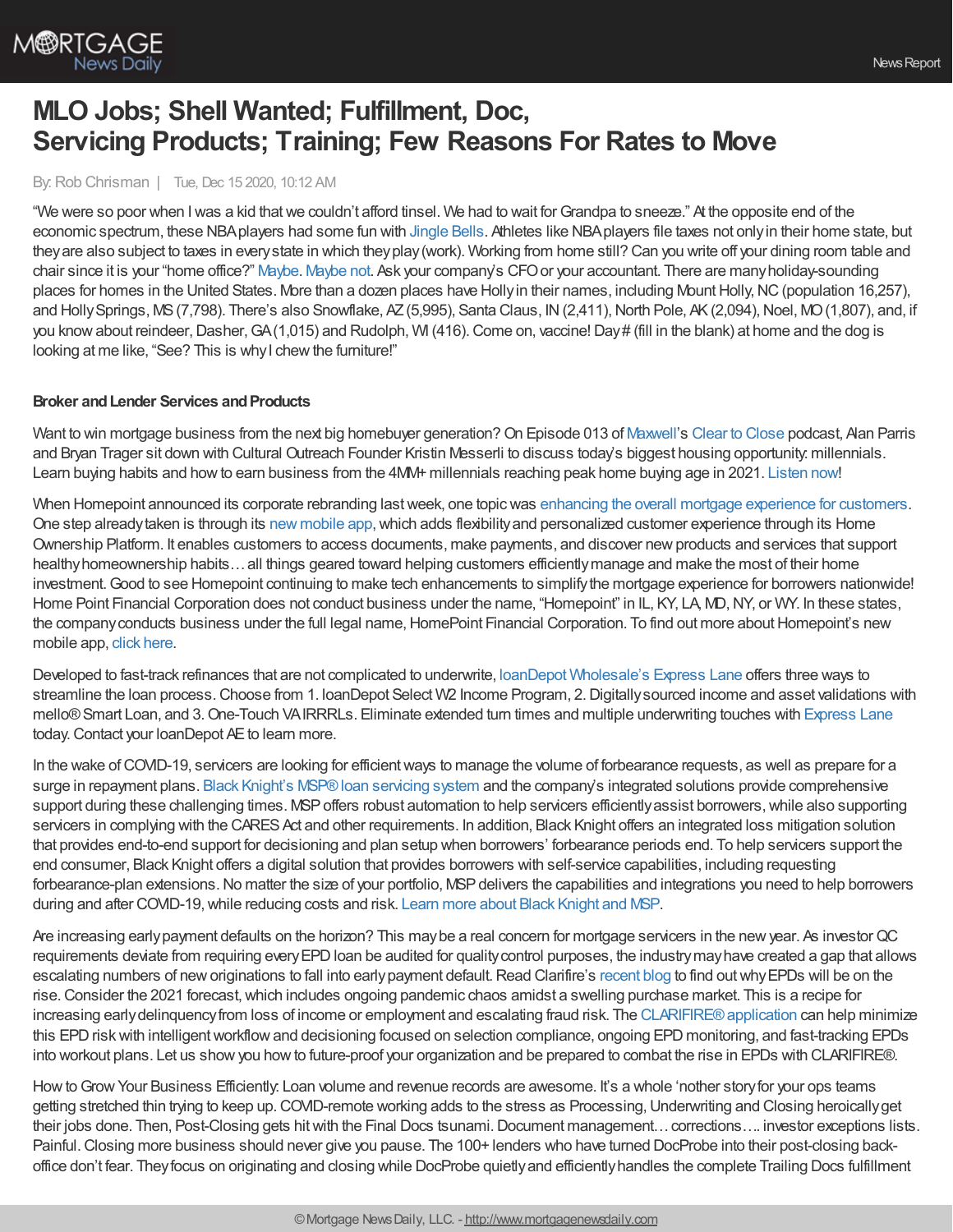

process in the background. And with a per-loan pricing structure, theyonlypayfor what theyneed - when theyneed it. So, bring on the volume with no new staff with DocProbe as your partner. Contact Nick at 732-333-2609 or [check](https://bit.ly/3qU2S36) us out to learn how you too can scale your business while keeping maxefficiency.

## **Odds andEnds**

Want to buy some servicing? Phoenix Capital has presented a \$25mm - \$50mm conventional flow servicing rights offering of 100% retail originations for consideration from an independent mortgage bank. Approximate portfolio production characteristics (based on 10/12/20 - 11/10/20 locked pipeline) include approximately\$25 - \$50 million per month, 100%FNMA, 85%Fixed 30, 15%Fixed 15, average balance \$268k, 0.25%weighted average net service fee, 755 weighted average FICO, 73%weighted average LTV, 96%SFR, 94%owner occupied, 34% purchase originations. Written bids for this portfolio are due no later than Tuesday, December 15th, 2020 by 5 PMEST.

Equifaxis sunsetting its [rapidreporting.com](http://rapidreporting.com/) website, and streamlining all services through [theworknumber.com](https://click.tpocommunications.flagstar.com/?qs=5540aa065c9efc67ee7b6b9de723d3abb1ee13f6ef464fcd7b80ae715eedae3897537ddb30ded94f3c890573ad76416b495be6a22aa9bc5b), including 4506Tand Social Security Identity Verification requests. As a result, all customers on the Flagstar Broker Network will be sent new login and temporary password credentials via email from Equifax.

Last Tuesday, December 8th, [Flagstar](https://www.flagstar.com/content/dam/tpo/sellers-guide/announcements/20116.pdf) Bank removed Xome Valuation Appraisal Management Company and First American Mortgage Solutions from Loantrac.

AmeriHome announced the availability of a new Non-Delegated Loan Delivery Quick Reference Guide which provides a consolidated summary of important information with Non-Delegated loan deliveries. The new guide can be located at SellerWeb>Non-Delegated Resources>Resources.

Rehab Financial Group offers 100% Construction/70% Land Ground Up Lending. [Click](https://rehabfinancial.us5.list-manage.com/track/click?u=f13abe5f7848836deec3af180&id=ae6646972f&e=6a7ca4eb21) here to download its Pre-Purchased Ground Up Construction overviewsheet.[Click](https://rehabfinancial.us5.list-manage.com/track/click?u=f13abe5f7848836deec3af180&id=b5091b760c&e=6a7ca4eb21) here to download its Ground Up Land +Construction overviewsheet.

Caliber Home Loans updated itCOVID-19Overlays for Wage Earner and Self-Employed re-verification of income guidelines. [Log](https://www.calibercl.com/default/login?initial-redirect=true) in and review Announcement CL20-76 for details.

#### **Events andTrainingThis Week**

Arch M's [December](https://us02web.zoom.us/webinar/register/WN_b1jyuzFBR3ymZ9TDTBudRw?utm_medium=Email&utm_source=ExactTarget&utm_campaign=%20webinar) 15th Webinar presents all the information you need to create an organized, effective communication plan that works with a wide range of customers.

Non-QMlender Angel Oak Mortgage [Solutions](http://angeloakms.com/) is offering information on its product suite todayat 10:00 PDT/1:00 EDT.[Register](https://go.angeloakms.com/december-2020-social) here.

Join MIAC to learn about CORE™ – the mortgage industry's most advanced suite of loan-level Credit/Prepayment/Loss models, and its impact on MSR and whole loan valuations. Register for this Wednesday, December 16th [webinar](https://register.gotowebinar.com/register/4136263099618626317?source=EmailInvite1&_cldee=c3RldmUuaGFycmlzQG1pYWNhbmFseXRpY3MuY29t&recipientid=contact-351ce73ee2d1e61180f0c4346bac2970-d2d6fd76ca4d449694a1024376d93403&esid=7e55b505-6839-eb11-a813-000d3a58ba85).

Freedom Mortgage Wholesale's live webinar training sessions on VAIRRRL or FHAStreamline mortgage products and origination processes are this week: VAIRRRL or FHAStreamline webinar on [12/15](https://freedom.zoom.us/j/82102201741) (FHASL) or [12/18](https://freedom.zoom.us/j/81592295610) (VAIRRRL).

The 2021 Economic Housing Market Outlook Webinar is on Thursday, December 17, at 11:00 am PT as Todd Teta, Chief Product & Technology Officer at ATTOMData Solutions, and Ali Wolf, Chief Economist with Zonda, will discuss what is to come for the economy and housing market in 2021, while looking at the labor market, GDP, and trends in the new and resale markets.

"Turn Your Borrower Data Into Actionable Insights and Intelligent Engagement". Join this [webinar](https://attendee.gotowebinar.com/register/6639453052927872523?source=Direct) Thursday,December 17th, at 10:00 AM PST with Josh Friend, CEO & Founder, at Insellerate to learn more.

Is the Non-Delegated Correspondent Model Right for You? Join Brad Johnson, VPof Freedom Mortgage's Wholesale Non-Delegated Correspondent channel, and Garrett Reilly, VP of Marketing, for an insightful overview designed to provide you with the information you need to make an informed transition from broker to lender. Register [here](https://register.gotowebinar.com/register/2066609481307258895?source=NMP&utm_source=National+Mortgage+Professional+Magazine&utm_campaign=1d24fd9aa8-EMAIL_CAMPAIGN_2020_11_30_07_39&utm_medium=email&utm_term=0_4a91388747-1d24fd9aa8-70997078) for the NMP Webinar, December 17th at 1:00 EDT.

AmeriHome's underwriting management team will be offering a repeat [Delegated](https://amerihome.zoom.us/webinar/register/WN_nP-GJGutRIe-E-MhhRS3rw) Webinar covering FHA & VA Forbearance guidance updates on Thursday, December 17th.

#### **Capital Markets**

Looking ahead to 2021 (yes, we're almost there!), economists expect official measures of inflation to increase in the second quarter as they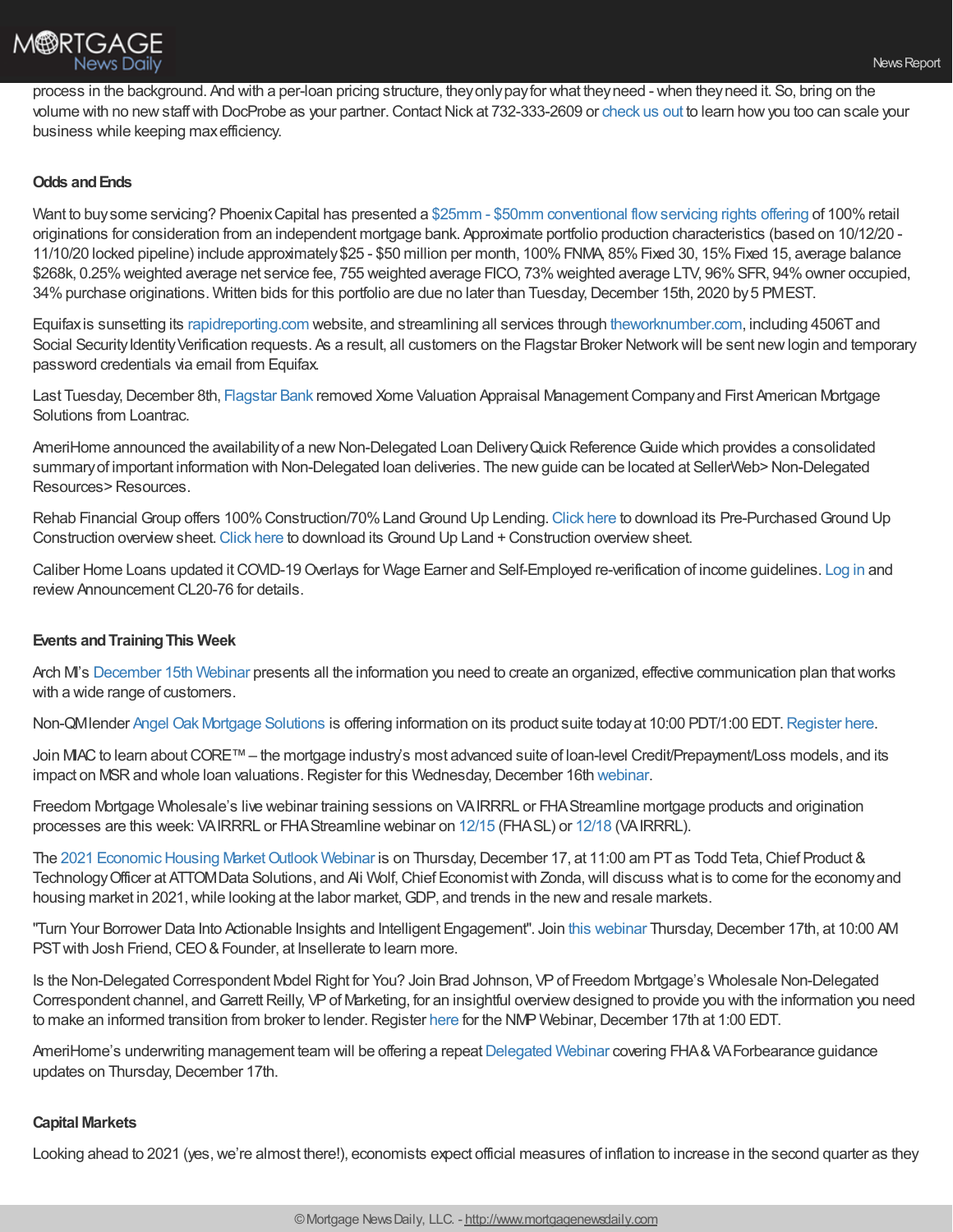Other data indicates continued lower rates. Recent economic data continues to support a narrative of continued, but slower, expansion in the fourth quarter with potential downside risks first the first quarter of 2021.Consumer prices increased 0.2 percent in November and were up a modest 1.2 percent for the year as energyand airline prices rebounded. Producer prices increased byan even smaller 0.1 percent for the month and 0.8 percent over the previous twelve months. Inflation remains tame and belowthe Fed's preferred annual pace of twelve percent and **there is noworryabout significant monetarytighteninginthe near term.**

Also keeping rates lowis the employment picture. Initial jobless claims showed an unexpected increase lastweek. While it is too soon to assume an upward trend, it does point to the ongoing weakness in parts of the labor market and there were still 19 million people collecting some form of assistance for the week ending November 2. There is good news on the vaccine front, however, as we've seen in the headlines. But the days of vaccination leading to a stronger economy are way in the future. Until then, the U.S, economy is expected to bump along, and mortgage rates are expected to staylow.

Not much to report in the ol' bond market yesterday.Optimism surrounding COVID-19 vaccine distribution continues to be **temperedby new lockdowns andrestrictions aroundthe globe.** Without anyeconomic releases to swaysentiment, Treasuries ended Monday unchanged although Agency MBS improved a little. The big news for those interested in MBS was that the 1.5% coupon (containing 30-year mortgages with 2%handles) traded above \$101, outperforming byover 5 ticks versus treasuries and more than that versus swaps.

Today's economic calendar is already well under way. NY Fed manufacturing for December (-1.4 to +4.9, weaker than expected) and November import & export prices (+.1%, +.6% respectively) led off the day, and are soon to be followed by Redbook same store sales for the week ending December 12,November Industrial Production and CapacityUtilization.**Dayone of the two-dayFOMCmeetingkicks off at 9:00amET.** The Deskwill conduct three operations todaytotaling up to \$5.7 billion starting with \$1.405 billion UMBS15 1.5%and 2% followed by \$2.737 billion UMBS30 1.5% and 2% and \$1.587 billion GNII 2% and 2.5%. We begin the day with Agency MBS prices unchanged and the 10-year yielding .90 after closing yesterdayyielding 0.89 percent: it could be quiet through year-end.

# **Jobs** and Promotions

"Nowis the time to get to know [MORTGAGECONFIDENTIAL](http://www.mortgage-confidential.com/), the #1 resource for mortgage professionals to find top opportunities and to maximize their value in the market. This is an unprecedented time in the industryand both sales and operations talent has never had more value. Loan officers, managers, processors, closers, and underwriters across the countryhave maximized their value and found opportunities theydid not knowexisted. Even if you are completelyhappywith your situation, this is the chance ensure you are earning your true value. Check out our [site](http://www.mortgage-confidential.com/) and put yourself on the market, confidentially. 100% confidential, guaranteed!"

"Can being happytranslate to closing more home loans? Absolutely, just ask our PrimeLending team,who helped vote us a 2020Great Place to Work for Women (#16), Financial Services & Insurance (#22), Millennials (#33) and Parents (#73). In fact, 97% of employees say PrimeLending is a great place to work compared to 59%of employees at a typical U.S.-based company. When you're surrounded bypeople who care about you and your success, when you're empowered to build your business your way, and when you have the freedom to spend more time with your family, you'll see for yourself why a positive work environment is vital to your happiness, and your career. Our culture isn't just some posters on the wall, it's a realityour employees are proud to be a part of. Discover more about our award-winning culture by visiting [joinprimelending.com](https://www.joinprimelending.com/culture) or contact Nic Hartke for more insight."

Continued M&Aactivityexists, including this inquiry. Anewwell-capitalized mortgage organization is looking to acquire a "shell" corporate entitythat currentlyhas active seller/servicer approvals with Fannie Mae, Freddie Mac, andGinnie Mae. All three are not required, so please reach out with other options. If you are interested, please email Anjelica Nixt with the "Shell entity for sale" in the subject. All inquiries remain confidential.

Ready for More Than a One-Year Stand? When people join Primary Residential Mortgage, Inc. (PRM), they stick around. In fact, the average Loan Officer has a tenure of at least 8 years. Why? Because they get the long-term stability they need and the control they deserve. "The best partnerships value individuality, and at PRM, you'll have the freedom to be yourself and operate the way you know is best. If you're ready for a lasting relationship that lets you maintain your independence, PRMI is the place for you. Settle down without settling and join an organization that trusts you to do things your way. Partner with PRMI today! Visit our [website](https://www.primeres.com/branchpartners/one-year-stand?utm_source=robchrisman&utm_medium=paidad&utm_content=oneyearstand&utm_campaign=q4bizdev) or contact AmyGallow, VPof Business Development, to learn more."

"Sierra Pacific Wholesale is excited to announce the rollout of our newself-service, fullyintegrated disclosures in ExpressLoan! You can now send out disclosures anytime, anywhere. We are giving you control of the process, which means you no longer have to wait in line at